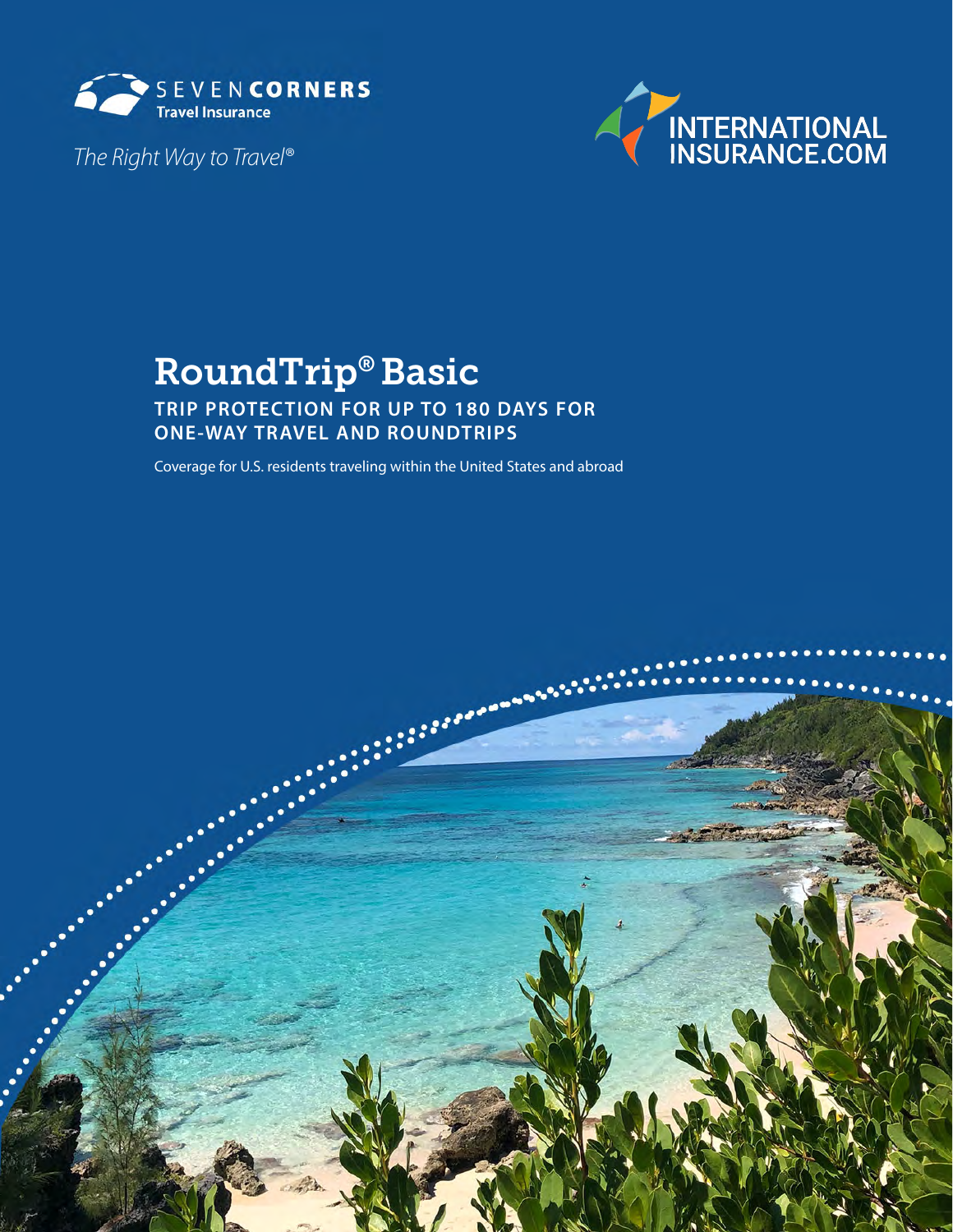



## Our RoundTrip® Basic Plan

RoundTrip covers trips in the USA and abroad with protection for trip expenses, emergency medical, baggage, and an assortment of optional benefts, including Cancel for Any Reason.

To review the plan benefts in detail, obtain a quote, and purchase a plan, visit our RoundTrip product page.

## **ABOUT SEVEN CORNERS**

Founded in 1993, Seven Corners, Inc. is an award-winning travel insurance provider that serves customers all over the world with our insurance products and non-insurance assistance services.

We will take care of your plan needs from start to finish — we don't outsource any services! We'll guide you through your purchase, provide your coverage information, answer your questions along the way, assist with your travel needs, and process your claims. Our goal is to provide you with outstanding service every step of your journey with us.

## **Seven Corners Assist**

#### **Non-Insurance Assistance Services**

If you need travel assistance during your trip, our own in-house multilingual team, Seven Corners Assist, is available 24/7.

24/7 Travel Assistance — We can provide local weather details, currency rates, embassy contact information, interpreter referrals, help with lost passport recovery, and pre-trip information such as inoculation and visa requirements.

**24/7 Medical Assistance** — We can help you locate appropriate medical care through our international provider directory, arrange second opinions, arrange emergency medical evacuations, medical transportation home after treatment, escorts and transportation for unaccompanied children, and medical record transfers.

## **YOUR UNDERWRITER**

RoundTrip includes travel insurance underwritten by United States Fire Insurance Company. C&F and Crum & Forster are registered trademarks of United States Fire Insurance Company. The Crum & Forster group of companies is rated A (Excellent) by AM Best 2021.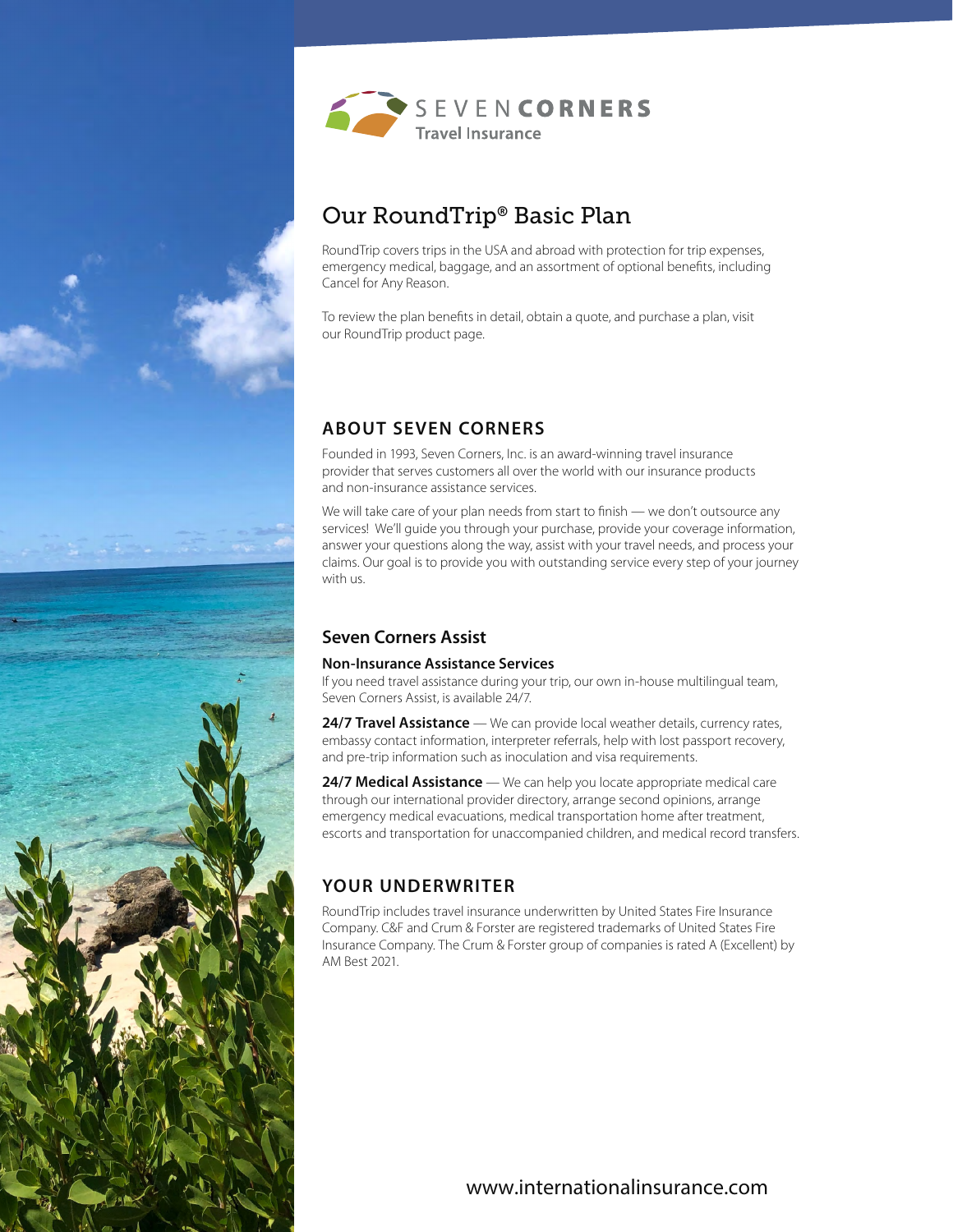### **Schedule of Benefts**

All benefts shown below are per person.

|                                                 | RoundTrip <sup>®</sup> Basic<br>Maximum Benefit Amount                                                                                                                                                                                                                                                                                                                                                                                                                                                             |
|-------------------------------------------------|--------------------------------------------------------------------------------------------------------------------------------------------------------------------------------------------------------------------------------------------------------------------------------------------------------------------------------------------------------------------------------------------------------------------------------------------------------------------------------------------------------------------|
| <b>COVID-19 COVERAGE</b>                        |                                                                                                                                                                                                                                                                                                                                                                                                                                                                                                                    |
| COVID-19 Trip Cancellation and Interruption     | Cancellation: Reimburses prepaid and nonrefundable trip payments<br>if you must cancel your trip because you become sick with COVID-19<br>before you depart on your trip and your physician determines you<br>can no longer take your trip.<br>Interruption: Reimburses prepaid and nonrefundable trip payments<br>and additional transportation costs if you must interrupt your trip if<br>you become sick with COVID-19 during your trip and your physician<br>determines you can no longer continue your trip. |
| COVID-19 Accident and Sickness Medical Coverage | Reimburses you for medical costs you incur if you unexpectedly<br>contract Covid-19 during your trip.                                                                                                                                                                                                                                                                                                                                                                                                              |
| COVID-19 Travel Delay Coverage                  | Reimburses meals, local transportation, and lodging (if not paid<br>by a common carrier or other party) if you're delayed at least 6<br>consecutive hours because you are quarantined.*                                                                                                                                                                                                                                                                                                                            |
| COVID-19 Extension of Coverage                  | Coverage is extended for the duration of COVID-19 quarantine and<br>five additional days following the quarantine* if you have not arrived<br>at your return destination.                                                                                                                                                                                                                                                                                                                                          |

#### **INSURANCE BENEFITS**

|                                                       | Trip Cancellation Up to 100% of your nonrefundable Trip Cost up to \$30,000     |
|-------------------------------------------------------|---------------------------------------------------------------------------------|
|                                                       | Optional Cancel for Any Reason 75% of your nonrefundable Trip Cost <sup>1</sup> |
|                                                       | Trip Interruption 100% of your nonrefundable Trip Cost                          |
| Optional Trip Interruption<br>for Any Reason          | 75% of your nonrefundable Trip Cost <sup>2</sup>                                |
|                                                       | Trip Delay (6 hours) \$200 per day up to \$600                                  |
| Missed Tour or<br>Cruise Connection (3 hours)         | \$250 per day up to \$500                                                       |
| Emergency Accident &<br>Sickness Medical Expense      | \$100,000 – Secondary coverage <sup>3</sup>                                     |
| Emergency Evacuation & Repatriation of Remains        | \$250,000                                                                       |
| Baggage & Personal Effects \$250 per item up to \$500 |                                                                                 |
|                                                       | Baggage Delay (6 hours) \$100 per day up to \$500                               |
|                                                       |                                                                                 |

\*Quarantined means You or Your Traveling Companion, Family Member, Business Partner are forced into medical isolation by a recognized government authority, their authorized deputies, medical examiners or Physician to prevent the spread of the disease due to You or Your Traveling Companion, Family Member, Business Partner either having, or being suspected of having a contagious disease, infection or contamination. An embargo preventing You or Your Traveling Companion, Family Member, Business Partner from entering a country is not a quarantine.

1 Reimbursement is provided if you cancel 2 or more days before scheduled departure date. See plan document for additional details.

<sup>2</sup> Reimbursement is provided if you interrupt your trip 48 hours or more after scheduled departure date. See plan document for additional details.

<sup>3</sup> Benefits are in excess of all other valid and collectible insurance or indemnity (except RoundTrip Choice's Emergency Accident & Sickness Medical Expense) or as required by state law.

#### **Pre-existing conditions are not covered by RoundTrip Basic.**

### [www.internationalinsurance.com](https://www.internationalinsurance.com/seven-corners/roundtrip/)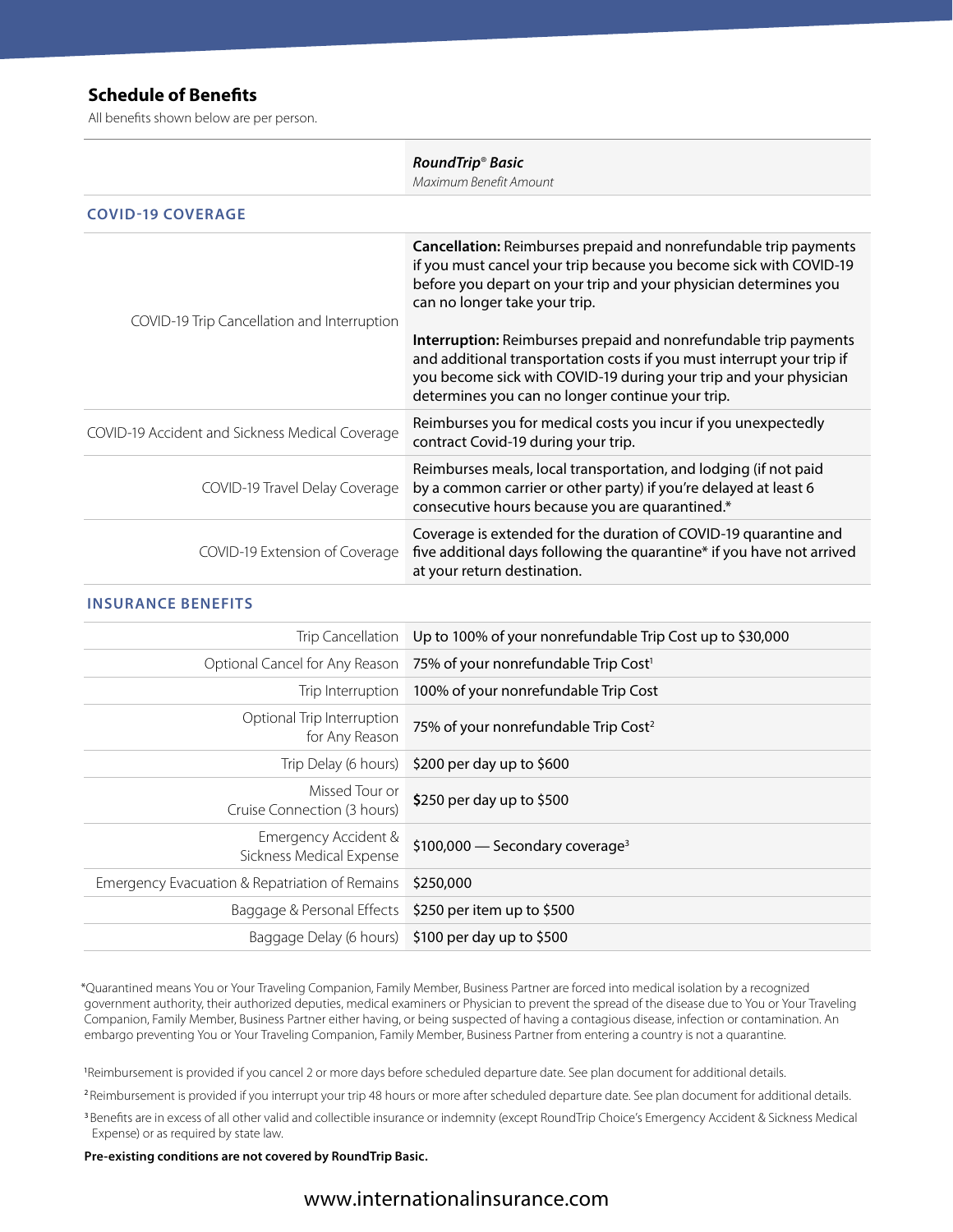### **Schedule of Benefts**

All benefts shown below are per person.

#### **OPTIONAL BENEFITS**

| Rental Car Damage \$35,000                                    |  |
|---------------------------------------------------------------|--|
| Sports & Golf Equipment Rental \$2,500 per item up to \$5,000 |  |

*The benefts featured in this brochure are not available in the following states: Missouri, Montana, New York, Pennsylvania, Washington.* 

*This brochure is intended as a brief summary of benefts and services. It is not your plan document and does not contain a complete list of the coverage, limitations, and exclusions of this*  coverage. If there is any difference between this brochure and your plan document, the provisions of the plan document will prevail. Benefits and plan costs are subject to change.

*This advertisement contains highlights of the plans, which include travel insurance coverages underwritten by the United States Fire Insurance Company under form series T7000 et. al., T210 et. al. and TP-401 et. al. The Crum & Forster group of companies is rated A (Excellent) by AM Best 2021. C&F and Crum & Forster are registered trademarks of United States Fire Insurance Company. The plans also contain non-insurance Travel Assistance Services provided by Seven Corners, Inc. Coverages may vary and not all coverage is available in all jurisdictions. Insurance coverages are subject to the terms, limitations and exclusions for pre-existing conditions.* 

*CA DOI toll free number: 800-927-4357. MD Insurance Administration: 800-492-6116 or 410-468-2340. The cost of your plan is for the entire plan, which consist of both insurance and noninsurance components. Individuals looking to obtain additional information regarding the features and pricing of each travel plan component, please contact Seven Corners, Inc. Carmel, IN 46032 USA 1-800-335-0611, 317-575-2652, 317-818-2809* CUSTOMERSERVICE@SEVENCORNERS.COM*; California license # 0E61910*